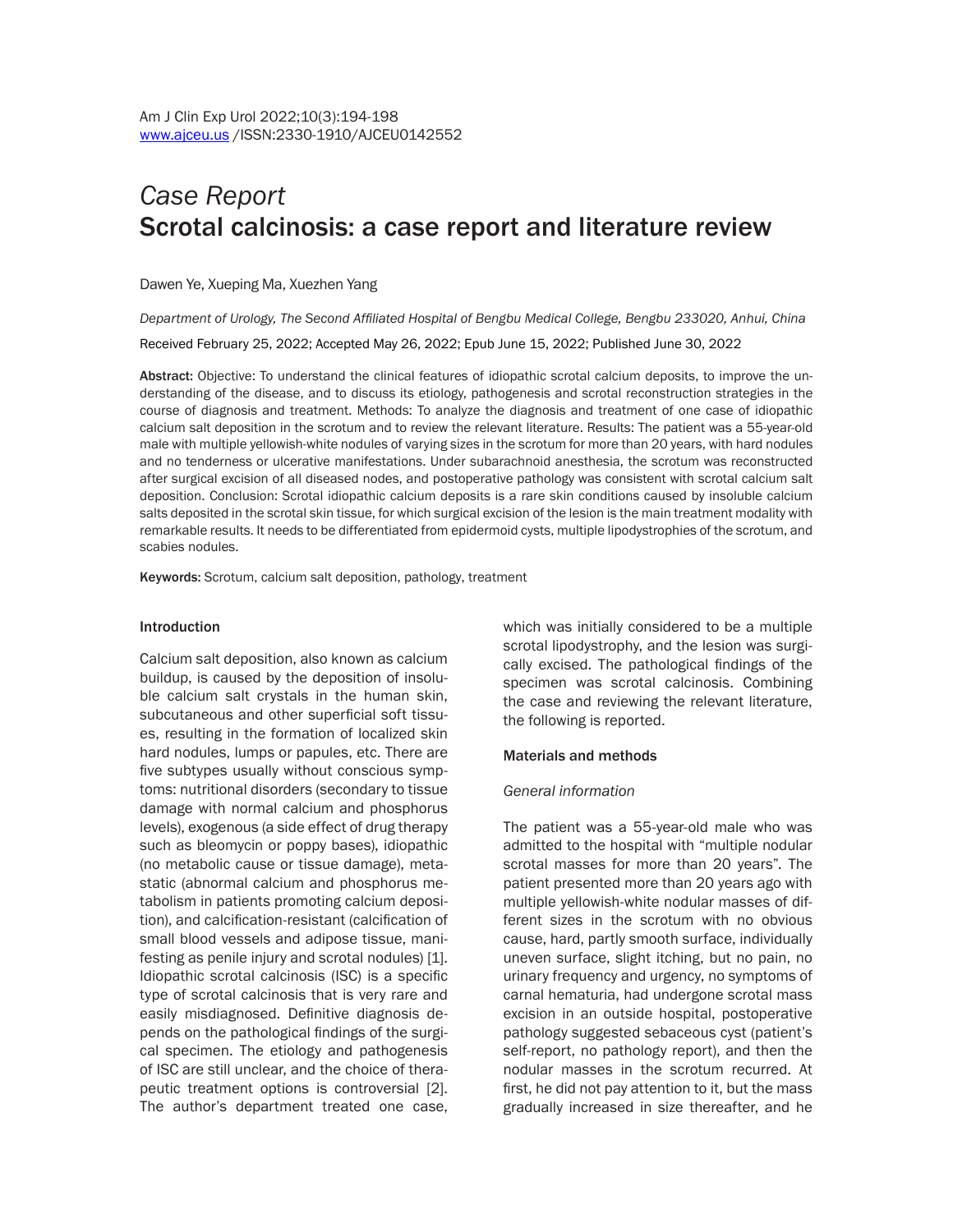

Figure 1. A. Preoperative scrotum; B. Postoperative scrotum.

came to our hospital in July 2019. The patient was admitted to the hospital with "multiple scrotal masses". Since the onset of the disease, the patient had no other discomfort, was in good health, had no cardiovascular, endocrine or digestive disorders, had no trauma to the scrotum, had no history of exposure to heavy metals, chemical substances or toxins, and had no similar patients in his family.

# *Physical examination and auxiliary examinations*

The penis was well developed, the head of the penis was exposed, and the external urethral opening was free of redness and discharge. The scrotal skin showed multiple yellowishwhite nodules with elevated surface, varying in size from as small as "rice grains" to as large as "broad beans", with some nodules fusing with each other, poor mobility, and no tenderness. There was no neoplasm at the anus, and no abnormality was detected on anal finger examination. Laboratory tests: blood cell analysis, urine sediment analysis, liver function, kidney function, electrolytes, and blood sedimentation were not abnormal; Imaging tests: orthopantomogram of the chest, 12-lead electrocardiogram, and whole abdomen ultrasound were normal.

## *Surgical treatment*

The patient was operated under subarachnoid anesthesia and the scrotum was reconstructed after surgical excision of all diseased nodules. The lesioned nodules and the affected skin were excised, and the nodules were seen to reach the sarcolemma, the wound was sufficiently haemostatically healed, and the sarcolemma and skin were sutured in order to reconstruct the scrotum after trimming the edges neatly. Postoperatively, antibiotics were applied to prevent infection and symptomatic treatment, as shown in Figure 1.

# **Results**

The postoperative pathology showed that it was consistent with scrotal calcium salt deposition, and a large calcification was seen microscopically with ectopic giant cell reaction at the margin, as shown in Figure 2. The patient was followed up by telephone after the operation without recurrence of localized scrotal cysts, and the follow-up time was 30 months, with satisfactory clinical treatment results.

## **Discussion**

ISC is a rare benign disease characterized by multiple calcified nodules without any impairment of calcium and phosphorus metabolism [3], and is rare in clinical practice. ISC may be the result of local inflammation leading to a sudden increase in collagen synthesis around blood vessels and fat, which subsequently causes massive calcium deposition, or alternatively, these lesions may be considered to be the result of calcium deposition around the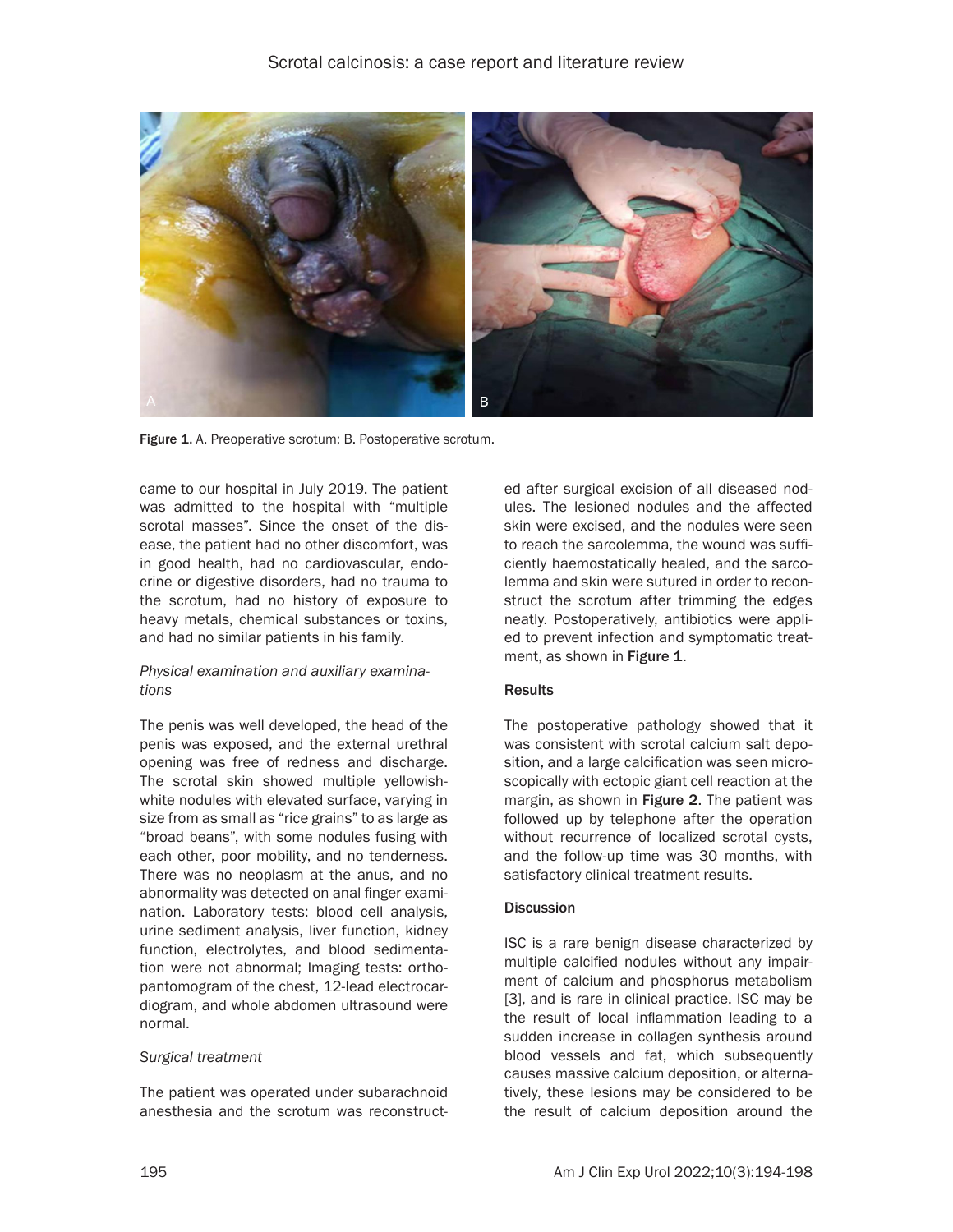

Figure 2. Postoperative pathology.

granulomatous reaction in the dermis [4]. There is still controversy as to whether it is idiopathic. A study by Ito et al. found a large number of small ductal structures with varying degrees of expansion around the nodules. Immunohistochemical staining and electron microscopic observation revealed that the nodule epithelium was connected to the ductal structures, suggesting that both differentiate from the same exocrine duct [5]. Therefore, it can be understood that its etiology may be exocrine duct milia (EDM) [6]. Dystrophic calcification may be the cause of exocrine duct milia. "Idiopathic" should only be applied to patients with an unknown etiology.

ISC specifically presents as multiple asymptomatic nodules of varying size in the scrotum and can occur in children as well as adults. The lesions appear as yellowish-white nodules of different sizes with small granules on the surface. Their pathological histology is typically characterized by calcified granular material in the dermis surrounded by fibroblast proliferation [7]. ISC needs to be differentiated from scrotal epidermoid cysts (ECs), also known as sebaceous cysts, which are the most common envelope cysts. Usually the vast majority of these cysts are benign, cysts filled with keratin and inflammatory reactions to cysts, which many physicians incorrectly diagnose as abscesses due to keratin outflow, which are incised and antibiotics are applied. Although ECs are considered benign, it has been reported that approximately 1% of these cases may develop into squamous or basal cell carcinoma

[7]. ECs are seen in autosomal dominant Gardner and Gorlin syndromes, but most cases are seen in sporadic form. In addition, scrotal lipodystrophy multiplex is also a disease that needs to be differentiated. It can occur at any age with rubber-like hard nodules that squeeze out sebaceous or oily material, whereas scrotal calcinosis occurs most often in children or adults without a family history, with harder nodules that break down and exude sand-like particles or cheese-like material.

ISC is treated with follow-up observation, medication, laser or cryotherapy, and surgery. Although some scholars have tried to treat ISC with drugs such as corticosteroids, diltiazem, sodium edetate, and fibrin phosphate in combination with a low-calcium diet, only some patients can have some degree of improvement in their symptoms [8, 9]. Because of this, surgery is by far the most common clinical approach. Although surgical excision may have complications associated with surgery, the results are definitive and the recurrence rate is low. The complete surgical excision of the lesion and a variety of reconstructive repair techniques such as direct closure, transfer scrotal flap or skin grafting are chosen according to the scrotal defect to achieve a better postoperative appearance and satisfactory results, thus gaining the understanding and acceptance of the patient [10]. Therefore, surgical treatment is the only recommended treatment modality for ISC, and its main indications for surgical excision are the presence of clinical symptoms (pruritic symptoms, presence of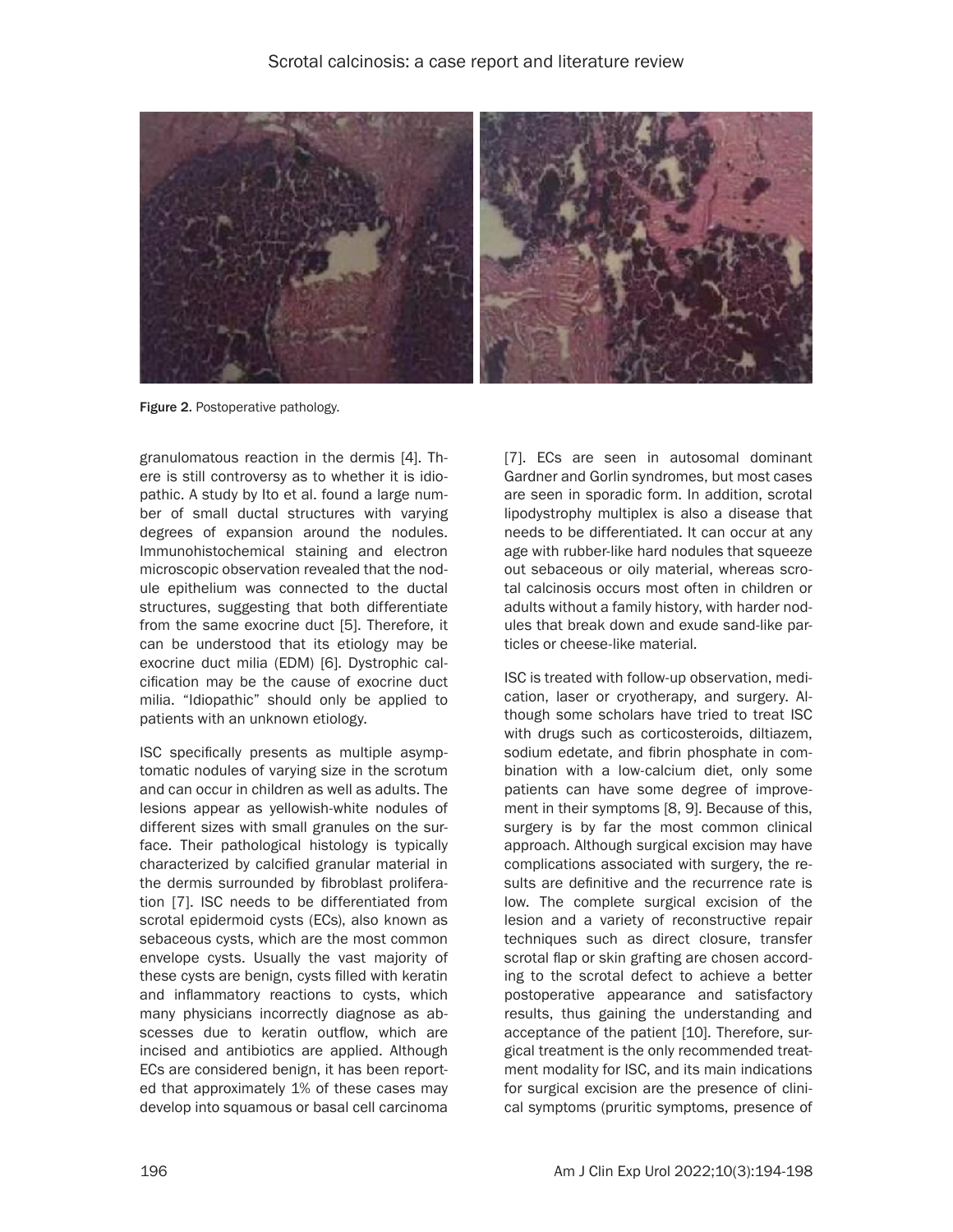white material discharge, etc.) and/or the patient's expectation of a poor appearance [11].

In recent years, carbon dioxide laser has been proposed for the treatment of idiopathic scrotal calcinosis. The  $CO<sub>2</sub>$  laser is an ablative laser that can be used for the treatment of many dermatological conditions [12, 13]. Its wavelength is 10600 nm, and its energy is almost completely absorbed, reducing tissue damage  $[14]$ . The aesthetic results of  $CO<sub>2</sub>$  laser treatment are superior to traditional surgery, preserving the scrotal tissue with less risk of complications and scar formation. The use of  $CO<sub>2</sub>$  ultra-pulsed lasers is a fast and effective method of treating ISC, with an almost complete absence of scarring and other side effects such as hypopigmentation and the precision guaranteed by laser technology, which, together with the important proliferation of this laser in dermatology, makes this treatment a safe option for patients who want to avoid traditional surgery [15]. Meissner M has reported the application of an erbium YAG laser for the treatment of this condition, which can achieve similar results [16].

The size and number of nodules, whether they are infected or not, whether they affect sexual life or even produce psychological disorders vary among patients with this disease, so there are differences in the specific treatment indications and the choice of treatment. In the author's opinion, for patients with a small number of nodules, small size, similar to papules, and slow growth, they can be observed and followed up. On the contrary, if the nodules are large in number and size, gradually growing and fusing, or if the disease produces low selfesteem and affects sexual life, early treatment is recommended. Traditional surgical excision is currently the most common treatment method because of its precise results and low recurrence rate, although there may also be complications associated with surgery.

# Conclusion

Scrotal idiopathic calcium deposits is a rare skin conditions caused by insoluble calcium salts deposited in the scrotal skin tissue, for which surgical excision of the lesion is the main treatment modality with remarkable results. It needs to be differentiated from epidermoid cysts, multiple lipodystrophies of the scrotum, and scabies nodules.

## Acknowledgements

We would like to express our gratitude to all of the people who helped during the writing of this manuscript, and to the peer reviewers for their constructive opinion and suggestions.

# Disclosure of conflict of interest

None.

Address correspondence to: Xuezhen Yang, Department of Urology, The Second Affiliated Hospital of Bengbu Medical College, Bengbu 233020, Anhui, China. E-mail: [engineyang@sina.com](mailto:engineyang@sina.com)

## References

- [1] Li H, Bai Y, An N, Chen RM and Xu MZ. A case report of scrotal tumoral calcinosis in a patient on maintenance hemodialysis. Urol Case Rep 2020; 33: 101270.
- [2] Kyei MY, Djagbletey R, Abrahams AD amd Mensah JE. Idiopathic scrotal calcinosis: a case report and review of postoperative outcomes. Case Rep Urol 2020; 2020: 8877695.
- [3] Wollina U, Schönlebe J, França K, Tchernev G and Lotti T. Idiopathic scrotal calcinosis - a case report. Open Access Maced J Med Sci 2018; 6: 108-109.
- [4] Yamamoto A, Morita A, Shintani Y, Sakakibara S and Tsuji T. Localized linear scleroderma with cutaneous calcinosis. J Dermatol 2002; 29: 112-4.
- [5] Ito A, Sakamoto F and Ito M. Dystrophic scrotal calcinosis originating from benign eccrine epithelial cysts. Br J Dermatol 2001; 144: 146- 50.
- [6] Dare AJ and Axelsen RA. Scrotal calcinosis: origin from dystrophic calcification of eccrine duct milia. J Cutan Pathol 1988; 15: 142-9.
- [7] Toprak T and Sekerci CA. Case reports of benign intrascrotal tumors: two epidermoid cysts and one scrotal calcinosis. Arch Ital Urol Androl 2020; 92: 64-66.
- [8] Shah V and Shet T. Scrotal calcinosis results from calcification of cysts derived from hair follicles: a series of 20 cases evaluating the spectrum of changes resulting in scrotal calcinosis. Am J Dermatopathol 2007; 29: 172-5.
- [9] Poormoghim H, Andalib E, Almasi AR and Hadibigi E. Systemic sclerosis and calcinosis cutis: response to rituximab. J Clin Pharm Ther 2016; 41: 94-6.